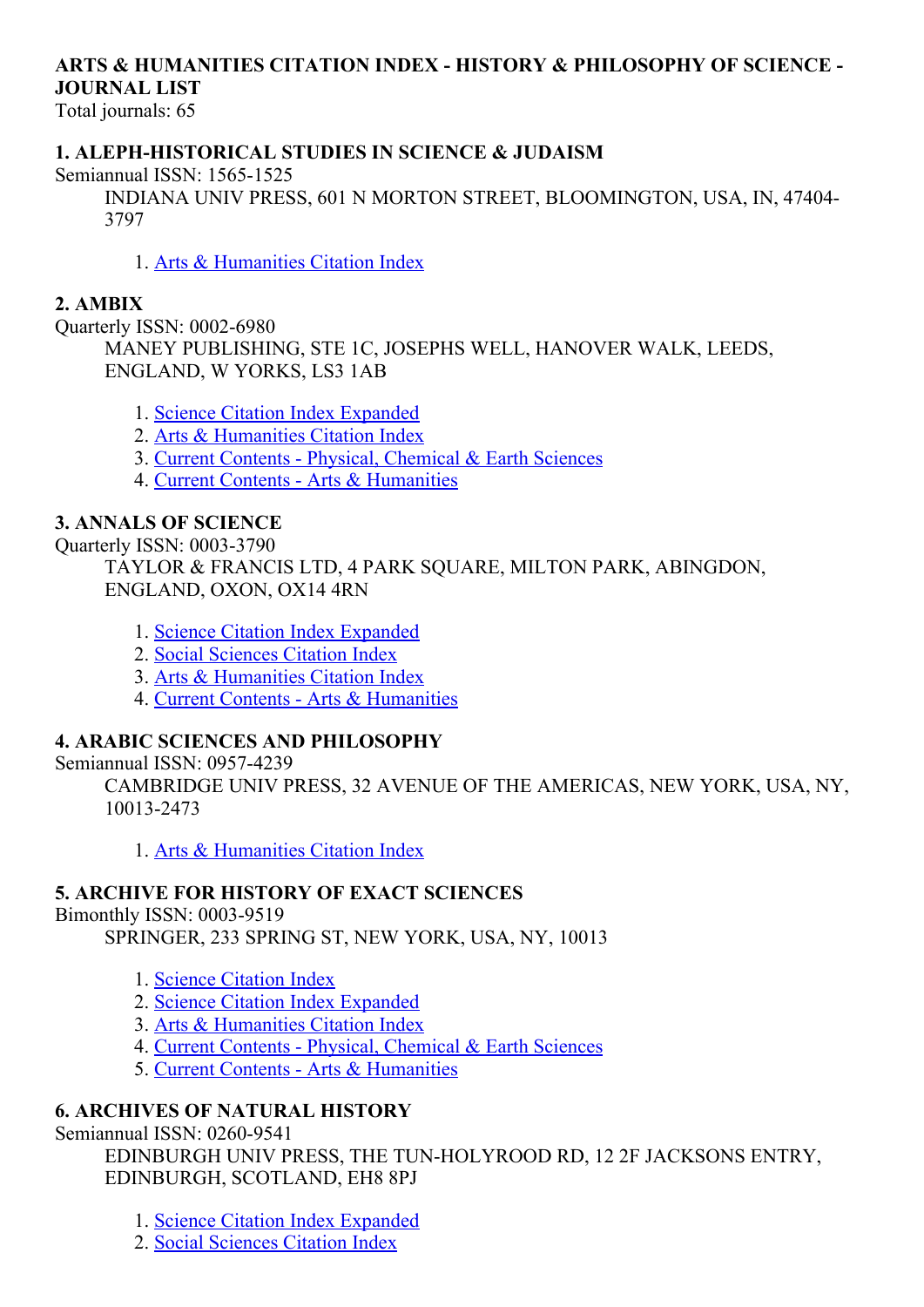- 3. Arts & [Humanities](http://thomsonreuters.com/arts-humanities-citation-index) Citation Index
- 4. Current Contents Social & [Behavioral](http://thomsonreuters.com/current-contents-connect/) Sciences
- 5. Current Contents Arts & [Humanities](http://thomsonreuters.com/current-contents-connect)
- 6. [Zoological](http://thomsonreuters.com/zoological-record) Record

## 7. ASCLEPIO-REVISTA DE HISTORIA DE LA MEDICINA Y DE LA CIENCIA

Semiannual ISSN:  $0210-4466$ 

CONSEJO SUPERIOR INVESTIGACIONES CIENTIFICAS-CSIC\*, VITRUVIO 8, MADRID, SPAIN, 28006

1. Arts & [Humanities](http://thomsonreuters.com/arts-humanities-citation-index) Citation Index

# 8. BERICHTE ZUR WISSENSCHAFTSGESCHICHTE

Ouarterly ISSN: 0170-6233

WILEY-V C H VERLAG GMBH, POSTFACH 101161, WEINHEIM, GERMANY, 69451

- 1. Science Citation Index [Expanded](http://thomsonreuters.com/science-citation-index-expanded)
- 2. Social [Sciences](http://thomsonreuters.com/social-sciences-citation-index) Citation Index
- 3. Arts & [Humanities](http://thomsonreuters.com/arts-humanities-citation-index) Citation Index

# 9. BIOLOGY & PHILOSOPHY

Bimonthly ISSN: 0169-3867

SPRINGER, VAN GODEWIJCKSTRAAT 30, DORDRECHT, NETHERLANDS, 3311 GZ

- 1. Science [Citation](http://thomsonreuters.com/science-citation-index-expanded) Index
- 2. Science Citation Index [Expanded](http://thomsonreuters.com/science-citation-index-expanded)
- 3. Social [Sciences](http://thomsonreuters.com/social-sciences-citation-index) Citation Index
- 4. Arts & [Humanities](http://thomsonreuters.com/arts-humanities-citation-index) Citation Index
- 5. Current Contents Agriculture, Biology & [Environmental](http://thomsonreuters.com/current-contents-connect/) Sciences
- 6. Current Contents Arts & [Humanities](http://thomsonreuters.com/current-contents-connect)
- 7. [Zoological](http://thomsonreuters.com/zoological-record) Record
- 8. BIOSIS [Previews](http://thomsonreuters.com/biosis-previews)

# 10. BIOSEMIOTICS

Tri-annual ISSN: 1875-1342 SPRINGER, VAN GODEWIJCKSTRAAT 30, DORDRECHT, NETHERLANDS, 3311 GZ

- 1. Science Citation Index [Expanded](http://thomsonreuters.com/science-citation-index-expanded)
- 2. Social [Sciences](http://thomsonreuters.com/social-sciences-citation-index) Citation Index
- 3. Arts & [Humanities](http://thomsonreuters.com/arts-humanities-citation-index) Citation Index
- 4. Current Contents Social & [Behavioral](http://thomsonreuters.com/current-contents-connect/) Sciences
- 5. Current Contents Arts & [Humanities](http://thomsonreuters.com/current-contents-connect)

# 11. BOLLETTINO DI STORIA DELLE SCIENZE MATEMATICHE

Semiannual ISSN: 0392-4432

FABRIZIO SERRA EDITORE, PO BOX NO, 1, SUCC NO. 8, PISA, ITALY, I-56123

- 1. Science Citation Index [Expanded](http://thomsonreuters.com/science-citation-index-expanded)
- 2. Arts & [Humanities](http://thomsonreuters.com/arts-humanities-citation-index) Citation Index
- 3. Current Contents Arts & [Humanities](http://thomsonreuters.com/current-contents-connect)

# 12. BRITISH JOURNAL FOR THE HISTORY OF SCIENCE

Quarterly ISSN: 0007-0874

CAMBRIDGE UNIV PRESS, 32 AVENUE OF THE AMERICAS, NEW YORK, USA, NY, 100132473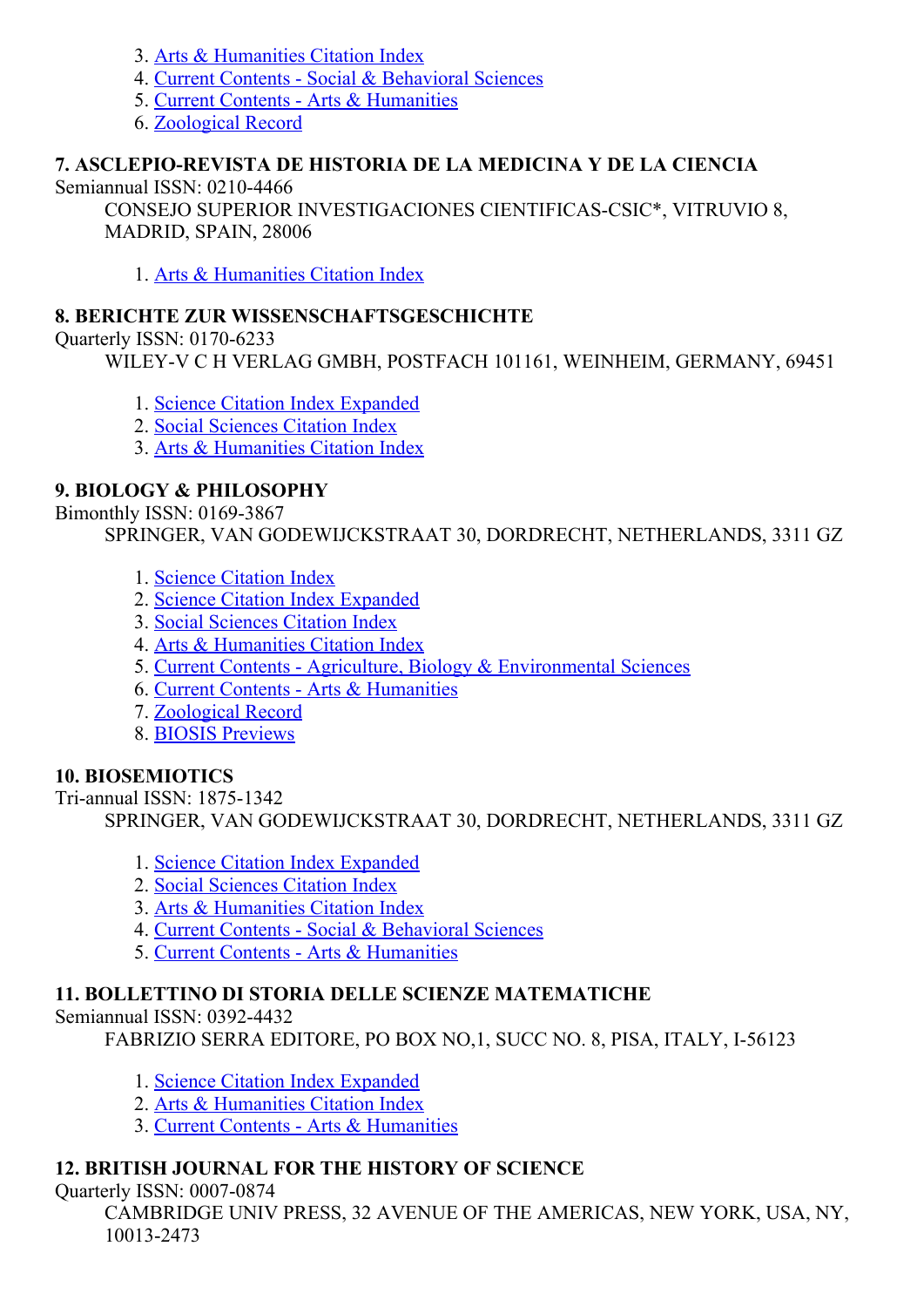- 1. Social [Sciences](http://thomsonreuters.com/social-sciences-citation-index) Citation Index
- 2. Arts & [Humanities](http://thomsonreuters.com/arts-humanities-citation-index) Citation Index
- 3. Current Contents Arts & [Humanities](http://thomsonreuters.com/current-contents-connect)
- 4. [Zoological](http://thomsonreuters.com/zoological-record) Record

### 13. BRITISH JOURNAL FOR THE PHILOSOPHY OF SCIENCE

Quarterly ISSN: 0007-0882

OXFORD UNIV PRESS, GREAT CLARENDON ST, OXFORD, ENGLAND, OX2 6DP

- 1. Science [Citation](http://thomsonreuters.com/science-citation-index-expanded) Index
- 2. Science Citation Index [Expanded](http://thomsonreuters.com/science-citation-index-expanded)
- 3. Social [Sciences](http://thomsonreuters.com/social-sciences-citation-index) Citation Index
- 4. Arts & [Humanities](http://thomsonreuters.com/arts-humanities-citation-index) Citation Index
- 5. Current [Contents](http://thomsonreuters.com/current-contents-connect) Life Sciences
- 6. Current Contents Physical, [Chemical](http://thomsonreuters.com/current-contents-connect) & Earth Sciences
- 7. Current Contents Arts & [Humanities](http://thomsonreuters.com/current-contents-connect)

### 14. BULLETIN OF THE HISTORY OF MEDICINE

Quarterly ISSN: 0007-5140

JOHNS HOPKINS UNIV PRESS, JOURNALS PUBLISHING DIVISION, 2715 NORTH CHARLES ST, BALTIMORE, USA, MD, 21218-4363

- 1. Science [Citation](http://thomsonreuters.com/science-citation-index-expanded) Index
- 2. Science Citation Index [Expanded](http://thomsonreuters.com/science-citation-index-expanded)
- 3. Social [Sciences](http://thomsonreuters.com/social-sciences-citation-index) Citation Index
- 4. Arts & [Humanities](http://thomsonreuters.com/arts-humanities-citation-index) Citation Index
- 5. Current Contents Clinical [Medicine](http://thomsonreuters.com/current-contents-connect)
- 6. Current Contents Arts & [Humanities](http://thomsonreuters.com/current-contents-connect)
- 7. BIOSIS [Previews](http://thomsonreuters.com/biosis-previews)

#### 15. CENTAURUS

Quarterly ISSN: 0008-8994 WILEY-BLACKWELL, 111 RIVER ST, HOBOKEN, USA, NJ, 07030-5774

- 1. Science Citation Index [Expanded](http://thomsonreuters.com/science-citation-index-expanded)
- 2. Social [Sciences](http://thomsonreuters.com/social-sciences-citation-index) Citation Index
- 3. Arts & [Humanities](http://thomsonreuters.com/arts-humanities-citation-index) Citation Index
- 4. Current Contents Social & [Behavioral](http://thomsonreuters.com/current-contents-connect/) Sciences
- 5. Current Contents Arts & [Humanities](http://thomsonreuters.com/current-contents-connect)

#### 16. CONFIGURATIONS

Tri-annual ISSN: 1063-1801

JOHNS HOPKINS UNIV PRESS, JOURNALS PUBLISHING DIVISION, 2715 NORTH CHARLES ST, BALTIMORE, USA, MD, 21218-4363

1. Arts & [Humanities](http://thomsonreuters.com/arts-humanities-citation-index) Citation Index

#### 17. DYNAMIS

Annual ISSN: 0211-9536

EDITORIAL UNIV GRANADA, ANTIGUO COLEGIO MAXIMO, CAMPUS CARTUJA, GRANADA, SPAIN, 18071

- 1. Science Citation Index [Expanded](http://thomsonreuters.com/science-citation-index-expanded)
- 2. Social [Sciences](http://thomsonreuters.com/social-sciences-citation-index) Citation Index
- 3. Arts & [Humanities](http://thomsonreuters.com/arts-humanities-citation-index) Citation Index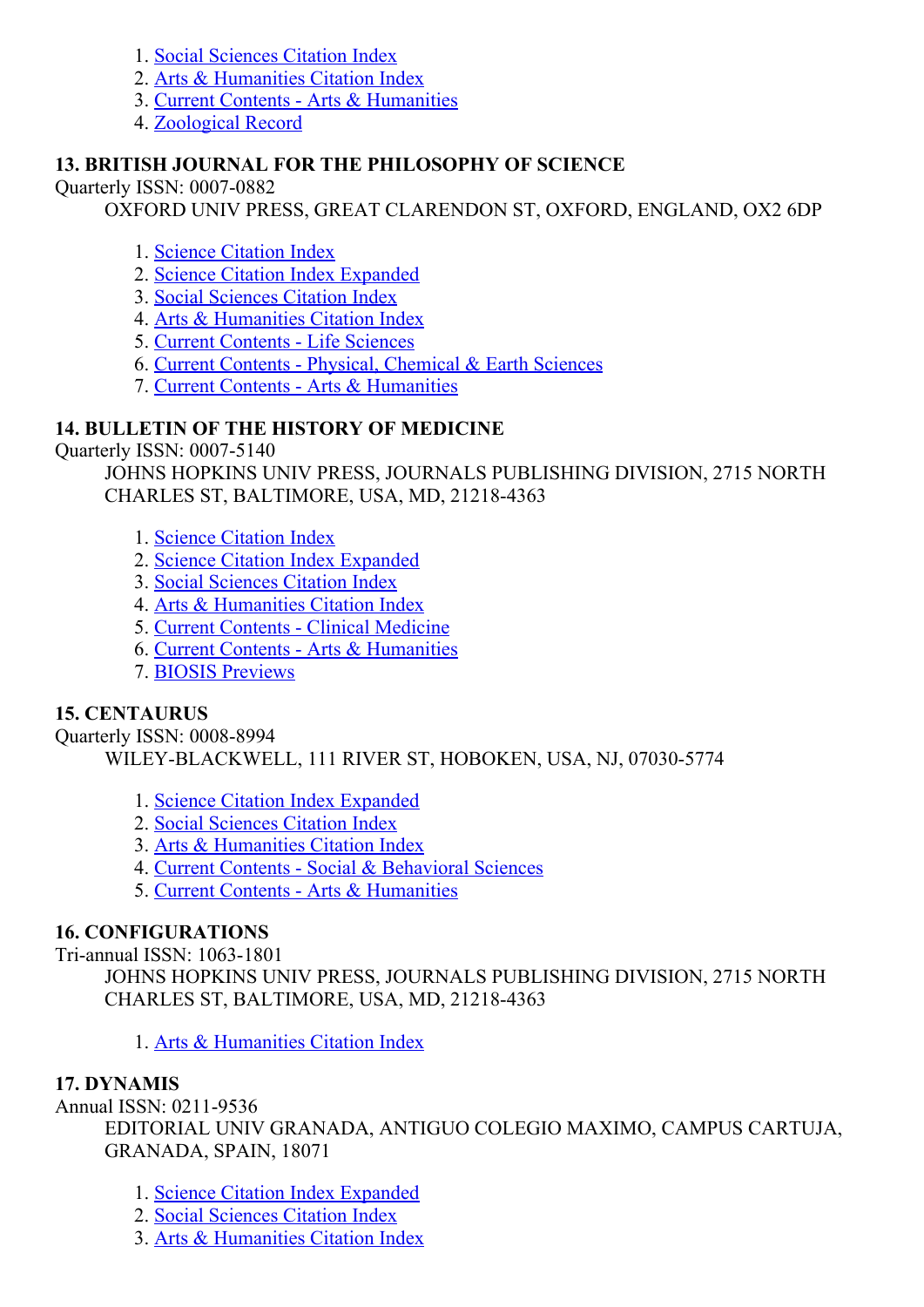## 18. EARLY SCIENCE AND MEDICINE

Bimonthly ISSN: 1383-7427

BRILL ACADEMIC PUBLISHERS, PLANTIJNSTRAAT 2, P O BOX 9000, LEIDEN, NETHERLANDS, 2300 PA

- 1. Science Citation Index [Expanded](http://thomsonreuters.com/science-citation-index-expanded)
- 2. Arts & [Humanities](http://thomsonreuters.com/arts-humanities-citation-index) Citation Index
- 3. Current Contents Arts & [Humanities](http://thomsonreuters.com/current-contents-connect)

## 19. EPISTEMOLOGIA

#### Semiannual ISSN: 0392-9760

FRANCO ANGELI EDIZIONI, VIALE MONZA 106, MILAN, ITALY, 20127

1. Arts & [Humanities](http://thomsonreuters.com/arts-humanities-citation-index) Citation Index

# 20. EUROPEAN JOURNAL FOR PHILOSOPHY OF SCIENCE

Tri-annual ISSN: 1879-4912

SPRINGER, VAN GODEWIJCKSTRAAT 30, DORDRECHT, NETHERLANDS, 3311 GZ

- 1. Science Citation Index [Expanded](http://thomsonreuters.com/science-citation-index-expanded)
- 2. Arts & [Humanities](http://thomsonreuters.com/arts-humanities-citation-index) Citation Index
- 3. Current Contents Physical, [Chemical](http://thomsonreuters.com/current-contents-connect) & Earth Sciences
- 4. Current Contents Arts & [Humanities](http://thomsonreuters.com/current-contents-connect)

### 21. FOUNDATIONS OF CHEMISTRY

Tri-annual ISSN: 1386-4238

SPRINGER, VAN GODEWIJCKSTRAAT 30, DORDRECHT, NETHERLANDS, 3311 GZ

- 1. Science Citation Index [Expanded](http://thomsonreuters.com/science-citation-index-expanded)
- 2. Arts & [Humanities](http://thomsonreuters.com/arts-humanities-citation-index) Citation Index
- 3. Current Contents Physical, [Chemical](http://thomsonreuters.com/current-contents-connect) & Earth Sciences
- 4. Current Contents Arts & [Humanities](http://thomsonreuters.com/current-contents-connect)

# 22. FOUNDATIONS OF SCIENCE

Quarterly ISSN: 12331821

SPRINGER, VAN GODEWIJCKSTRAAT 30, DORDRECHT, NETHERLANDS, 3311 GZ

- 1. Science Citation Index [Expanded](http://thomsonreuters.com/science-citation-index-expanded)
- 2. Arts & [Humanities](http://thomsonreuters.com/arts-humanities-citation-index) Citation Index

# 23. GALILAEANA-STUDIES IN RENAISSANCE AND EARLY MODERN SCIENCE

Annual ISSN: 1971-6052

CASA EDITRICE LEO S OLSCHKI, VIUZZO DEL POZZETTO, 8, FLORENCE, ITALY, I-50126

1. Arts & [Humanities](http://thomsonreuters.com/arts-humanities-citation-index) Citation Index

#### 24. GESNERUS-SWISS JOURNAL OF THE HISTORY OF MEDICINE AND SCIENCES Semiannual ISSN: 0016-9161

SCHWABE AG BASEL, VERLAG & DRUCKEREI, STEINENTORSTRASSE 13, BASEL, SWITZERLAND, CH-4010

1. Arts & [Humanities](http://thomsonreuters.com/arts-humanities-citation-index) Citation Index

# 25. HISTORIA CIENCIAS SAUDE-MANGUINHOS

Quarterly ISSN: 0104-5970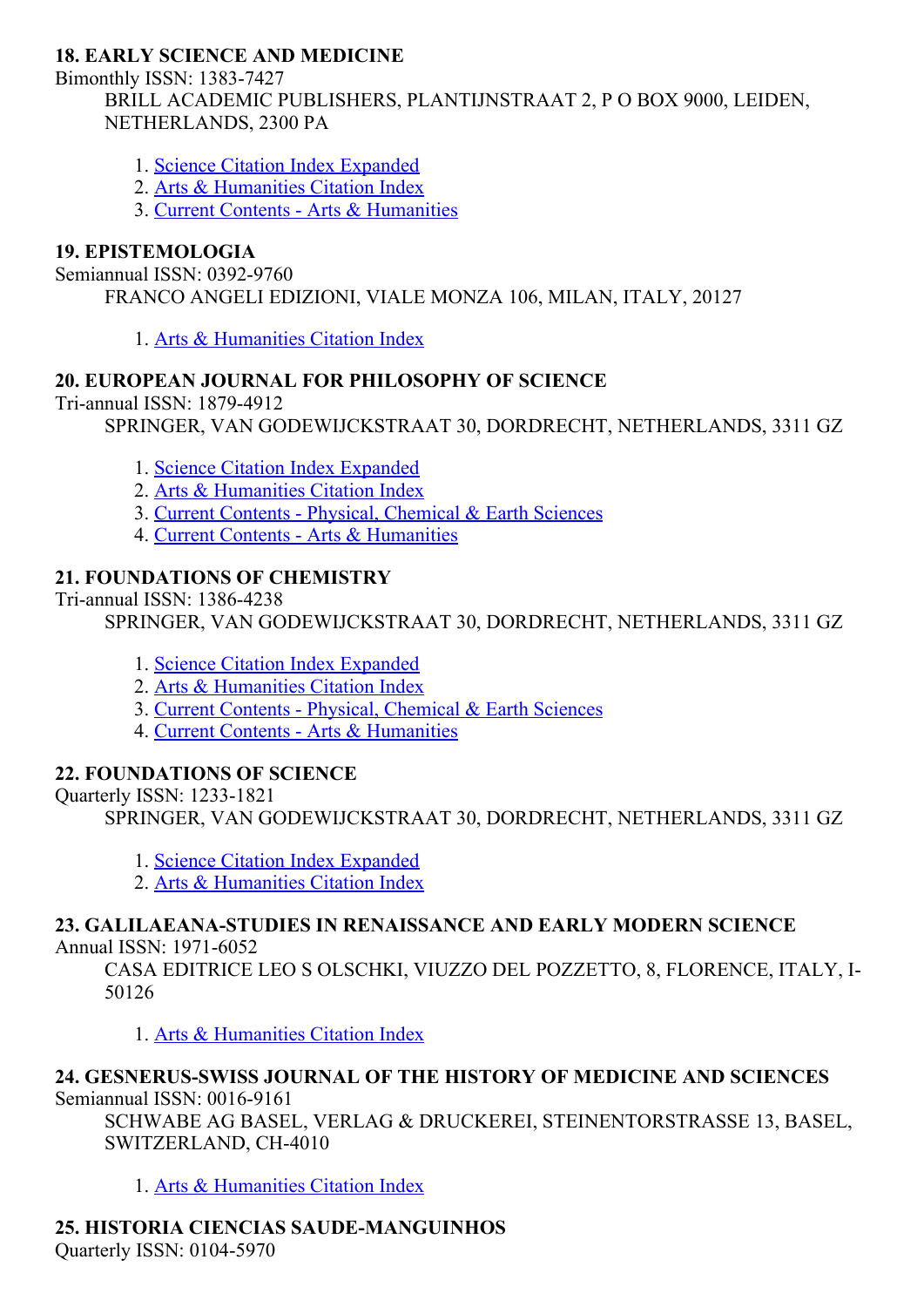FUNDACO OSWALDO CRUZ, AV BRASIL 4365, RIO DE JANEIRO, RJ, BRAZIL, 21045 900

1. Arts & [Humanities](http://thomsonreuters.com/arts-humanities-citation-index) Citation Index

### 26. HISTORIA MATHEMATICA

Quarterly ISSN: 0315-0860

ACADEMIC PRESS INC ELSEVIER SCIENCE, 525 B ST, STE 1900, SAN DIEGO, USA, CA, 92101-4495

- 1. Science Citation Index [Expanded](http://thomsonreuters.com/science-citation-index-expanded)
- 2. Social [Sciences](http://thomsonreuters.com/social-sciences-citation-index) Citation Index
- 3. Arts & [Humanities](http://thomsonreuters.com/arts-humanities-citation-index) Citation Index
- 4. Current Contents Arts & [Humanities](http://thomsonreuters.com/current-contents-connect)

## 27. HISTORICAL RECORDS OF AUSTRALIAN SCIENCE

Semiannual ISSN: 0727-3061

CSIRO PUBLISHING, UNIPARK, BLDG 1, LEVEL 1, 195 WELLINGTON RD, LOCKED BAG 10, CLAYTON, AUSTRALIA, VIC, 3168

- 1. Science Citation Index [Expanded](http://thomsonreuters.com/science-citation-index-expanded)
- 2. Arts & [Humanities](http://thomsonreuters.com/arts-humanities-citation-index) Citation Index
- 3. Current Contents Arts & [Humanities](http://thomsonreuters.com/current-contents-connect)

### 28. HISTORICAL STUDIES IN THE NATURAL SCIENCES

Bimonthly ISSN: 1939-1811

UNIV CALIFORNIA PRESS, 155 GRAND AVE, SUITE 400, OAKLAND, USA, CA, 94612 3758

- 1. Science Citation Index [Expanded](http://thomsonreuters.com/science-citation-index-expanded)
- 2. Social [Sciences](http://thomsonreuters.com/social-sciences-citation-index) Citation Index
- 3. Arts & [Humanities](http://thomsonreuters.com/arts-humanities-citation-index) Citation Index
- 4. Current Contents Physical, [Chemical](http://thomsonreuters.com/current-contents-connect) & Earth Sciences
- 5. Current Contents Arts & [Humanities](http://thomsonreuters.com/current-contents-connect)

### 29. HISTORY AND PHILOSOPHY OF LOGIC

Quarterly ISSN: 01445340

TAYLOR & FRANCIS LTD, 4 PARK SQUARE, MILTON PARK, ABINGDON, ENGLAND, OXON, OX14 4RN

- 1. Science Citation Index [Expanded](http://thomsonreuters.com/science-citation-index-expanded)
- 2. Arts & [Humanities](http://thomsonreuters.com/arts-humanities-citation-index) Citation Index
- 3. Current Contents Arts & [Humanities](http://thomsonreuters.com/current-contents-connect)

### 30. HISTORY AND PHILOSOPHY OF THE LIFE SCIENCES

### **Ouarterly ISSN: 0391-9714**

SPRINGER, 233 SPRING ST, NEW YORK, USA, NY, 10013

- 1. Science Citation Index [Expanded](http://thomsonreuters.com/science-citation-index-expanded)
- 2. Social [Sciences](http://thomsonreuters.com/social-sciences-citation-index) Citation Index
- 3. Arts & [Humanities](http://thomsonreuters.com/arts-humanities-citation-index) Citation Index
- 4. Current Contents Arts & [Humanities](http://thomsonreuters.com/current-contents-connect)
- 5. [Zoological](http://thomsonreuters.com/zoological-record) Record

### 31. HISTORY OF SCIENCE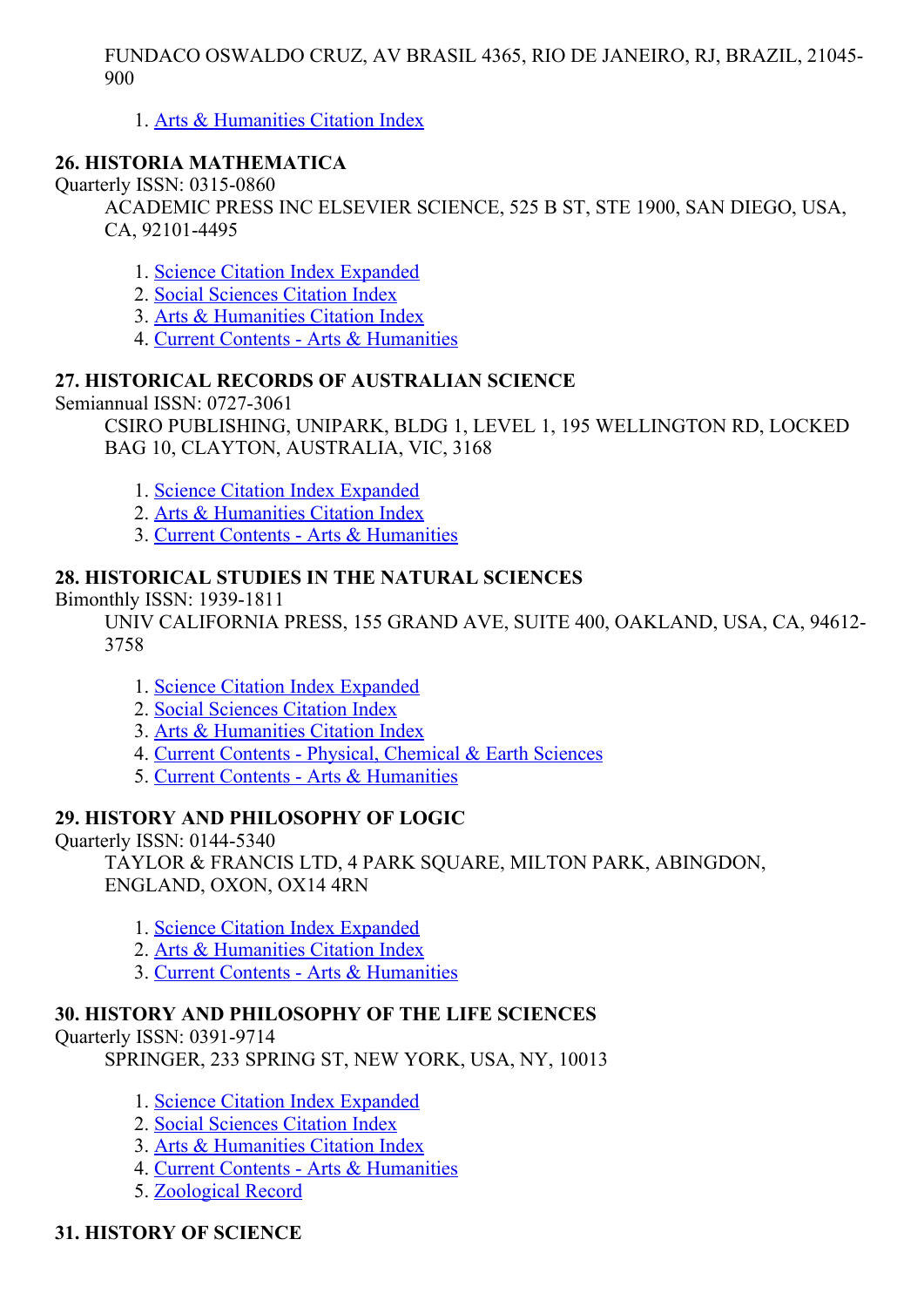Quarterly ISSN: 0073-2753

SAGE PUBLICATIONS LTD, 1 OLIVERS YARD, 55 CITY ROAD, LONDON, ENGLAND, EC1Y 1SP

- 1. Science [Citation](http://thomsonreuters.com/science-citation-index-expanded) Index
- 2. Science Citation Index [Expanded](http://thomsonreuters.com/science-citation-index-expanded)
- 3. Social [Sciences](http://thomsonreuters.com/social-sciences-citation-index) Citation Index
- 4. Arts & [Humanities](http://thomsonreuters.com/arts-humanities-citation-index) Citation Index
- 5. Current Contents Arts & [Humanities](http://thomsonreuters.com/current-contents-connect)

# 32. HISTORY OF THE HUMAN SCIENCES

Bimonthly ISSN: 0952-6951

SAGE PUBLICATIONS LTD, 1 OLIVERS YARD, 55 CITY ROAD, LONDON, ENGLAND, EC1Y 1SP

- 1. Science [Citation](http://thomsonreuters.com/science-citation-index-expanded) Index
- 2. Science Citation Index [Expanded](http://thomsonreuters.com/science-citation-index-expanded)
- 3. Social [Sciences](http://thomsonreuters.com/social-sciences-citation-index) Citation Index
- 4. Arts & [Humanities](http://thomsonreuters.com/arts-humanities-citation-index) Citation Index
- 5. Current Contents Arts & [Humanities](http://thomsonreuters.com/current-contents-connect)

# 33. HYLE

Annual ISSN: 1433-5158 HYLE PUBL, MORGENSTR 2, KARLSRUHE, GERMANY, D-76137

- 1. Science Citation Index [Expanded](http://thomsonreuters.com/science-citation-index-expanded)
- 2. Social [Sciences](http://thomsonreuters.com/social-sciences-citation-index) Citation Index
- 3. Arts & [Humanities](http://thomsonreuters.com/arts-humanities-citation-index) Citation Index
- 4. Current Contents Physical, [Chemical](http://thomsonreuters.com/current-contents-connect) & Earth Sciences
- 5. Current Contents Arts & [Humanities](http://thomsonreuters.com/current-contents-connect)

# 34. IEEE ANNALS OF THE HISTORY OF COMPUTING

Quarterly ISSN: 1058-6180

IEEE COMPUTER SOC, 10662 LOS VAQUEROS CIRCLE, PO BOX 3014, LOS ALAMITOS, USA, CA, 90720-1314

- 1. Science Citation Index [Expanded](http://thomsonreuters.com/science-citation-index-expanded)
- 2. Arts & [Humanities](http://thomsonreuters.com/arts-humanities-citation-index) Citation Index
- 3. Current Contents [Engineering,](http://thomsonreuters.com/current-contents-connect) Computing & Technology
- 4. Current Contents Arts & [Humanities](http://thomsonreuters.com/current-contents-connect)

## 35. IMAGO MUNDI-THE INTERNATIONAL JOURNAL FOR THE HISTORY OF **CARTOGRAPHY**

Semiannual ISSN: 0308-5694

ROUTLEDGE JOURNALS, TAYLOR & FRANCIS LTD, 4 PARK SQUARE, MILTON PARK, ABINGDON, ENGLAND, OXFORDSHIRE, OX14 4RN

- 1. Social [Sciences](http://thomsonreuters.com/social-sciences-citation-index) Citation Index
- 2. Arts & [Humanities](http://thomsonreuters.com/arts-humanities-citation-index) Citation Index
- 3. Current Contents Social & [Behavioral](http://thomsonreuters.com/current-contents-connect/) Sciences
- 4. Current Contents Arts & [Humanities](http://thomsonreuters.com/current-contents-connect)

# 36. INTERNATIONAL STUDIES IN THE PHILOSOPHY OF SCIENCE

Quarterly ISSN: 0269-8595

ROUTLEDGE JOURNALS, TAYLOR & FRANCIS LTD, 4 PARK SOUARE, MILTON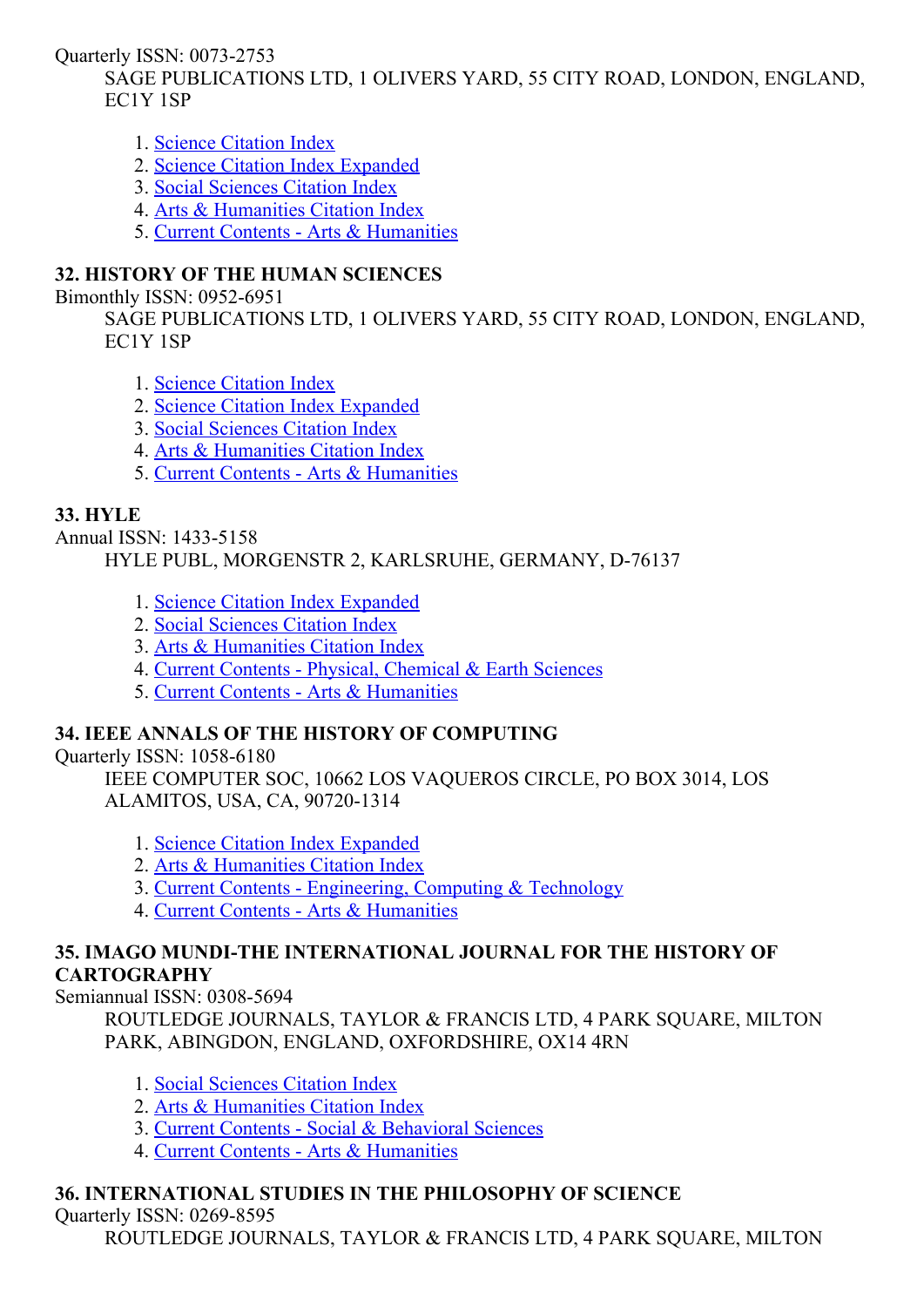## PARK, ABINGDON, ENGLAND, OXFORDSHIRE, OX14 4RN

- 1. Arts & [Humanities](http://thomsonreuters.com/arts-humanities-citation-index) Citation Index
- 2. Current Contents Arts & [Humanities](http://thomsonreuters.com/current-contents-connect)

# 37. ISIS

Quarterly ISSN: 0021-1753

UNIV CHICAGO PRESS, 1427 E 60TH ST, CHICAGO, USA, IL, 60637-2954

- 1. Science [Citation](http://thomsonreuters.com/science-citation-index-expanded) Index
- 2. Science Citation Index [Expanded](http://thomsonreuters.com/science-citation-index-expanded)
- 3. Social [Sciences](http://thomsonreuters.com/social-sciences-citation-index) Citation Index
- 4. Arts & [Humanities](http://thomsonreuters.com/arts-humanities-citation-index) Citation Index
- 5. Current Contents Arts & [Humanities](http://thomsonreuters.com/current-contents-connect)

# 38. JOURNAL FOR GENERAL PHILOSOPHY OF SCIENCE

Semiannual ISSN: 0925-4560

SPRINGER, VAN GODEWIJCKSTRAAT 30, DORDRECHT, NETHERLANDS, 3311 GZ

1. Arts & [Humanities](http://thomsonreuters.com/arts-humanities-citation-index) Citation Index

# 39. JOURNAL FOR THE HISTORY OF ASTRONOMY

Quarterly ISSN: 0021-8286

SAGE PUBLICATIONS LTD, 1 OLIVERS YARD, 55 CITY ROAD, LONDON, ENGLAND, EC1Y 1SP

- 1. Science Citation Index [Expanded](http://thomsonreuters.com/science-citation-index-expanded)
- 2. Arts & [Humanities](http://thomsonreuters.com/arts-humanities-citation-index) Citation Index
- 3. Current Contents Arts & [Humanities](http://thomsonreuters.com/current-contents-connect)

# 40. JOURNAL OF AGRICULTURAL & ENVIRONMENTAL ETHICS

### Bimonthly ISSN: 1187-7863

SPRINGER, VAN GODEWIJCKSTRAAT 30, DORDRECHT, NETHERLANDS, 3311 GZ

- 1. Science Citation Index [Expanded](http://thomsonreuters.com/science-citation-index-expanded)
- 2. Social [Sciences](http://thomsonreuters.com/social-sciences-citation-index) Citation Index
- 3. Arts & [Humanities](http://thomsonreuters.com/arts-humanities-citation-index) Citation Index
- 4. Current Contents Agriculture, Biology & [Environmental](http://thomsonreuters.com/current-contents-connect/) Sciences
- 5. BIOSIS [Previews](http://thomsonreuters.com/biosis-previews)

# 41. JOURNAL OF MEDICAL BIOGRAPHY

Ouarterly ISSN: 0967-7720

SAGE PUBLICATIONS INC, 2455 TELLER RD, THOUSAND OAKS, USA, CA, 91320

- 1. Arts & [Humanities](http://thomsonreuters.com/arts-humanities-citation-index) Citation Index
- 2. Current Contents Arts & [Humanities](http://thomsonreuters.com/current-contents-connect)

# 42. JOURNAL OF THE HISTORY OF BIOLOGY

Quarterly ISSN: 0022-5010

SPRINGER, VAN GODEWIJCKSTRAAT 30, DORDRECHT, NETHERLANDS, 3311 GZ

- 1. Science [Citation](http://thomsonreuters.com/science-citation-index-expanded) Index
- 2. Science Citation Index [Expanded](http://thomsonreuters.com/science-citation-index-expanded)
- 3. Social [Sciences](http://thomsonreuters.com/social-sciences-citation-index) Citation Index
- 4. Arts & [Humanities](http://thomsonreuters.com/arts-humanities-citation-index) Citation Index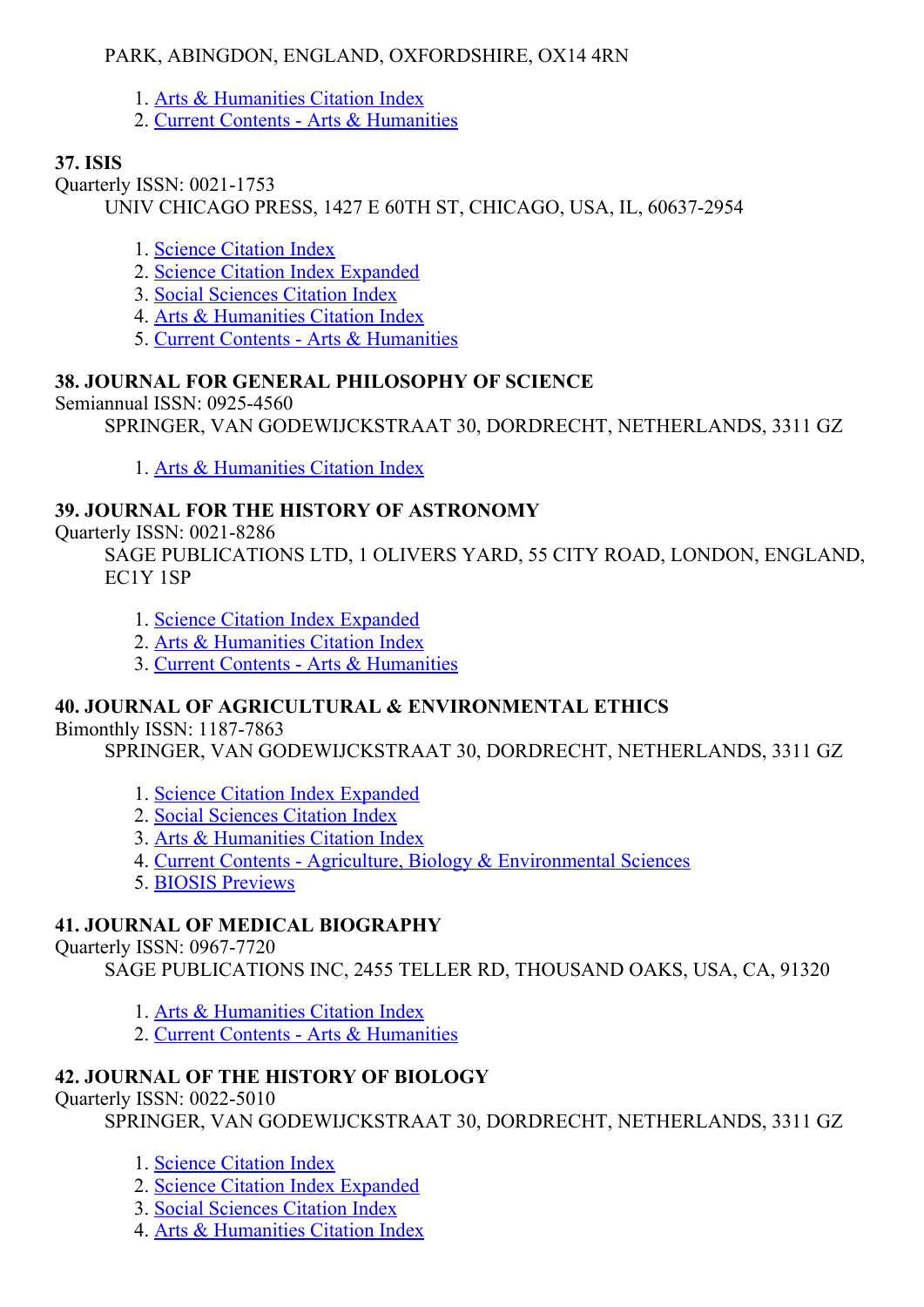- 5. Current Contents Agriculture, Biology & [Environmental](http://thomsonreuters.com/current-contents-connect/) Sciences
- 6. Current Contents Arts & [Humanities](http://thomsonreuters.com/current-contents-connect)
- 7. [Zoological](http://thomsonreuters.com/zoological-record) Record
- 8. BIOSIS [Previews](http://thomsonreuters.com/biosis-previews)

### 43. JOURNAL OF THE HISTORY OF MEDICINE AND ALLIED SCIENCES

### Ouarterly ISSN: 0022-5045

OXFORD UNIV PRESS INC, JOURNALS DEPT, 2001 EVANS RD, CARY, USA, NC, 27513

- 1. Science Citation Index [Expanded](http://thomsonreuters.com/science-citation-index-expanded)
- 2. Social [Sciences](http://thomsonreuters.com/social-sciences-citation-index) Citation Index
- 3. Arts & [Humanities](http://thomsonreuters.com/arts-humanities-citation-index) Citation Index
- 4. Current Contents Clinical [Medicine](http://thomsonreuters.com/current-contents-connect)

# 44. KOREAN JOURNAL OF MEDICAL HISTORY

Semiannual ISSN: 1225-505X

KOREAN SOC HIST MED, SEOUL NAT UNIV, DEPT MED HIST, COLL MED, 28 YEONGEON-DONG, JONGRO-GU, SEOUL, SOUTH KOREA, 00000

1. Arts & [Humanities](http://thomsonreuters.com/arts-humanities-citation-index) Citation Index

## 45. MEDICAL HISTORY

Quarterly ISSN: 0025-7273

CAMBRIDGE UNIV PRESS, EDINBURGH BLDG, SHAFTESBURY RD, CAMBRIDGE, ENGLAND, CB2 8RU

- 1. Science Citation Index [Expanded](http://thomsonreuters.com/science-citation-index-expanded)
- 2. Social [Sciences](http://thomsonreuters.com/social-sciences-citation-index) Citation Index
- 3. Arts & [Humanities](http://thomsonreuters.com/arts-humanities-citation-index) Citation Index
- 4. Current Contents Clinical [Medicine](http://thomsonreuters.com/current-contents-connect)
- 5. Current Contents Arts & [Humanities](http://thomsonreuters.com/current-contents-connect)

# 46. MEDICINE HEALTH CARE AND PHILOSOPHY

Quarterly ISSN: 1386-7423

SPRINGER, VAN GODEWIJCKSTRAAT 30, DORDRECHT, NETHERLANDS, 3311 GZ

- 1. Social [Sciences](http://thomsonreuters.com/social-sciences-citation-index) Citation Index
- 2. Arts & [Humanities](http://thomsonreuters.com/arts-humanities-citation-index) Citation Index
- 3. Current Contents Social & [Behavioral](http://thomsonreuters.com/current-contents-connect/) Sciences
- 4. Current Contents Arts & [Humanities](http://thomsonreuters.com/current-contents-connect)

#### 47. NOTES AND RECORDSTHE ROYAL SOCIETY JOURNAL OF THE HISTORY OF **SCIENCE**

Quarterly ISSN: 0035-9149

ROYAL SOC, 69 CARLTON HOUSE TERRACE, LONDON, ENGLAND, SW1Y 5AG

- 1. Science Citation Index [Expanded](http://thomsonreuters.com/science-citation-index-expanded)
- 2. Arts & [Humanities](http://thomsonreuters.com/arts-humanities-citation-index) Citation Index
- 3. Current Contents Arts & [Humanities](http://thomsonreuters.com/current-contents-connect)

### 48. NTM

Quarterly ISSN: 0036-6978 SPRINGER BASEL AG, PICASSOPLATZ 4, BASEL, SWITZERLAND, 4052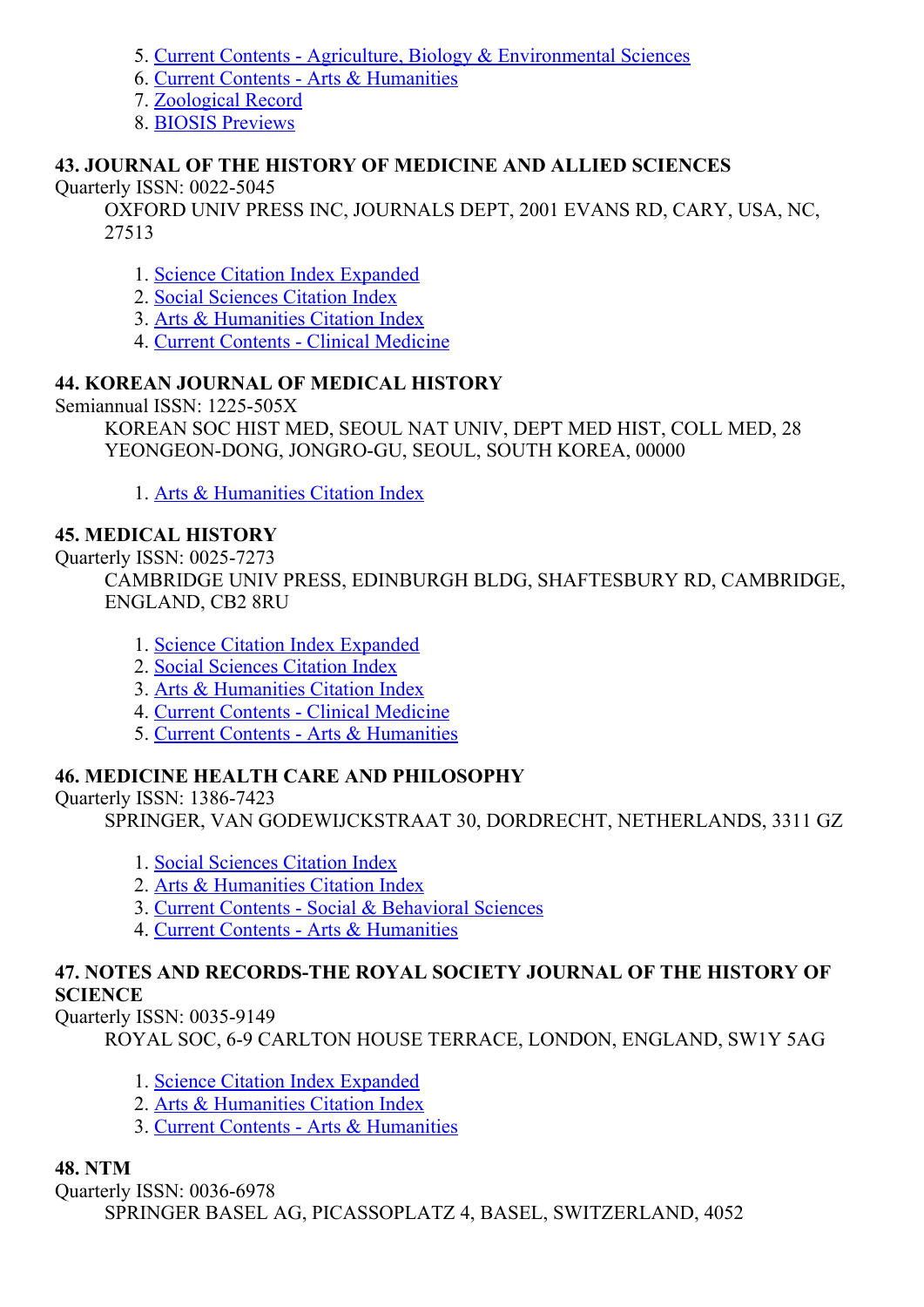1. Arts & [Humanities](http://thomsonreuters.com/arts-humanities-citation-index) Citation Index

## 49. NUNCIUS-JOURNAL OF THE HISTORY OF SCIENCE

Semiannual ISSN: 0394-7394

BRILL ACADEMIC PUBLISHERS, PLANTIJNSTRAAT 2, P O BOX 9000, LEIDEN, NETHERLANDS, 2300 PA

- 1. Science Citation Index [Expanded](http://thomsonreuters.com/science-citation-index-expanded)
- 2. Social [Sciences](http://thomsonreuters.com/social-sciences-citation-index) Citation Index
- 3. Arts & [Humanities](http://thomsonreuters.com/arts-humanities-citation-index) Citation Index

### 50. OSIRIS

Annual ISSN: 0369-7827

UNIV CHICAGO PRESS, 1427 E 60TH ST, CHICAGO, USA, IL, 60637-2954

- 1. Science [Citation](http://thomsonreuters.com/science-citation-index-expanded) Index
- 2. Science Citation Index [Expanded](http://thomsonreuters.com/science-citation-index-expanded)
- 3. Social [Sciences](http://thomsonreuters.com/social-sciences-citation-index) Citation Index
- 4. Arts & [Humanities](http://thomsonreuters.com/arts-humanities-citation-index) Citation Index
- 5. Current Contents Arts & [Humanities](http://thomsonreuters.com/current-contents-connect)

# 51. PHILOSOPHY ETHICS AND HUMANITIES IN MEDICINE

Irregular ISSN: 17475341

BIOMED CENTRAL LTD, 236 GRAYS INN RD, FLOOR 6, LONDON, ENGLAND, WC1X 8HL

- 1. Science Citation Index [Expanded](http://thomsonreuters.com/science-citation-index-expanded)
- 2. Social [Sciences](http://thomsonreuters.com/social-sciences-citation-index) Citation Index
- 3. Arts & [Humanities](http://thomsonreuters.com/arts-humanities-citation-index) Citation Index
- 4. Current Contents Social & [Behavioral](http://thomsonreuters.com/current-contents-connect/) Sciences
- 5. Current Contents Arts & [Humanities](http://thomsonreuters.com/current-contents-connect)

### 52. PHILOSOPHY OF SCIENCE

Bimonthly ISSN:  $0031-8248$ 

UNIV CHICAGO PRESS, 1427 E 60TH ST, CHICAGO, USA, IL, 60637-2954

- 1. Science [Citation](http://thomsonreuters.com/science-citation-index-expanded) Index
- 2. Science Citation Index [Expanded](http://thomsonreuters.com/science-citation-index-expanded)
- 3. Social [Sciences](http://thomsonreuters.com/social-sciences-citation-index) Citation Index
- 4. Arts & [Humanities](http://thomsonreuters.com/arts-humanities-citation-index) Citation Index
- 5. Current Contents Arts & [Humanities](http://thomsonreuters.com/current-contents-connect)
- 6. BIOSIS [Previews](http://thomsonreuters.com/biosis-previews)

### 53. PUBLIC UNDERSTANDING OF SCIENCE

Bimonthly ISSN:  $0963-6625$ 

SAGE PUBLICATIONS LTD, 1 OLIVERS YARD, 55 CITY ROAD, LONDON, ENGLAND, EC1Y 1SP

- 1. Social [Sciences](http://thomsonreuters.com/social-sciences-citation-index) Citation Index
- 2. Arts & [Humanities](http://thomsonreuters.com/arts-humanities-citation-index) Citation Index
- 3. Current Contents Social & [Behavioral](http://thomsonreuters.com/current-contents-connect/) Sciences
- 4. Current Contents Arts & [Humanities](http://thomsonreuters.com/current-contents-connect)

# 54. REVUE D HISTOIRE DES MATHEMATIQUES

Semiannual ISSN: 1262-022X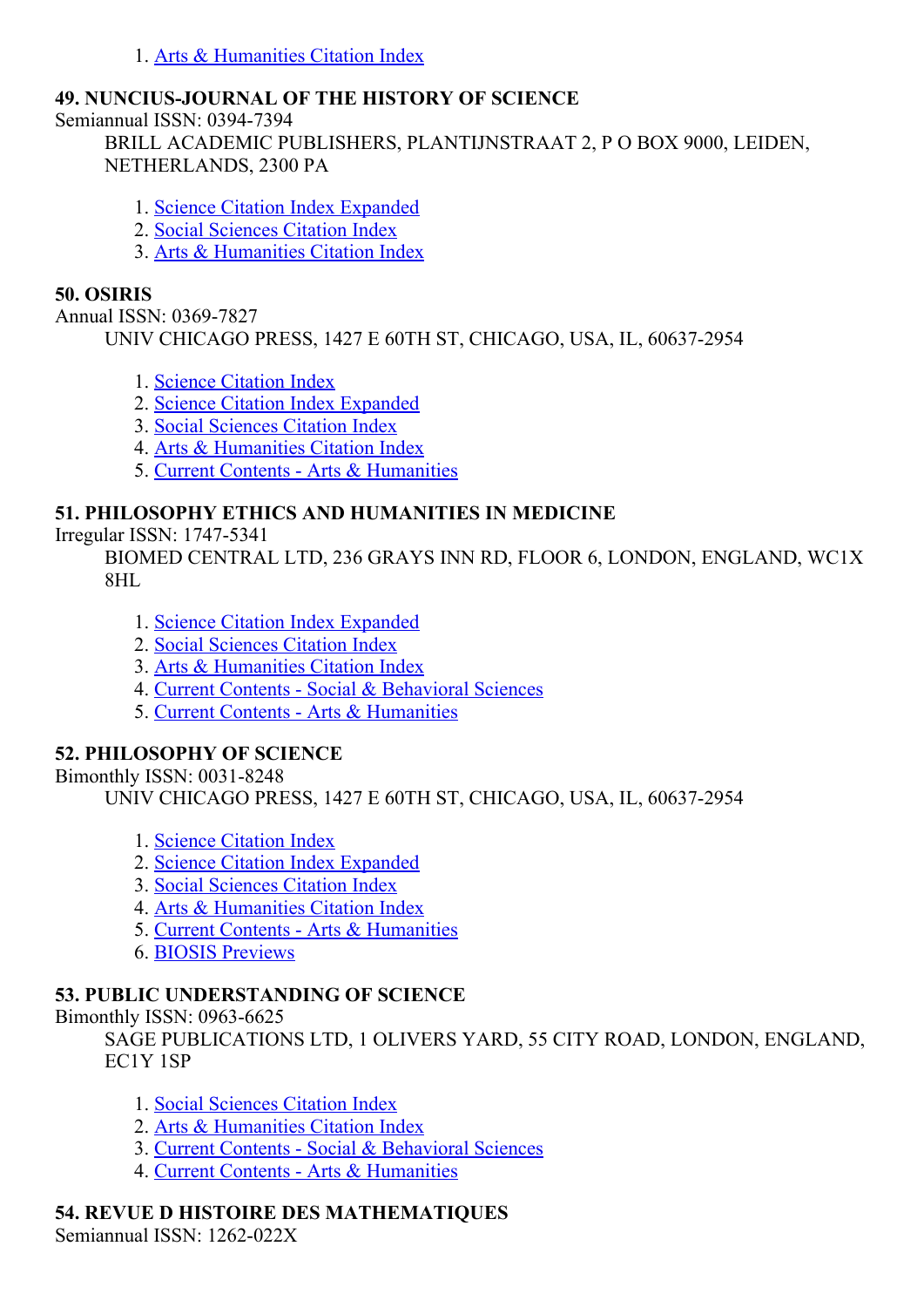### SOC MATHEMATIQUE FRANCE, IPH 11 RUE PIERRE MARIE CURIE, PARIS, FRANCE, F 75231

- 1. Science Citation Index [Expanded](http://thomsonreuters.com/science-citation-index-expanded)
- 2. Arts & [Humanities](http://thomsonreuters.com/arts-humanities-citation-index) Citation Index
- 3. Current Contents Arts & [Humanities](http://thomsonreuters.com/current-contents-connect)

# 55. SCIENCE & EDUCATION

Monthly ISSN: 0926-7220

SPRINGER, VAN GODEWIJCKSTRAAT 30, DORDRECHT, NETHERLANDS, 3311 GZ

- 1. Science Citation Index [Expanded](http://thomsonreuters.com/science-citation-index-expanded)
- 2. Social [Sciences](http://thomsonreuters.com/social-sciences-citation-index) Citation Index
- 3. Arts & [Humanities](http://thomsonreuters.com/arts-humanities-citation-index) Citation Index
- 4. Current Contents Social & [Behavioral](http://thomsonreuters.com/current-contents-connect/) Sciences

# 56. SCIENCE AS CULTURE

Ouarterly ISSN: 0950-5431

ROUTLEDGE JOURNALS, TAYLOR & FRANCIS LTD, 4 PARK SQUARE, MILTON PARK, ABINGDON, ENGLAND, OXFORDSHIRE, OX14 4RN

- 1. Social [Sciences](http://thomsonreuters.com/social-sciences-citation-index) Citation Index
- 2. Arts & [Humanities](http://thomsonreuters.com/arts-humanities-citation-index) Citation Index
- 3. Current Contents Social & [Behavioral](http://thomsonreuters.com/current-contents-connect/) Sciences
- 4. Current Contents Arts & [Humanities](http://thomsonreuters.com/current-contents-connect)

# 57. SCIENCE IN CONTEXT

Quarterly ISSN: 0269-8897

CAMBRIDGE UNIV PRESS, 32 AVENUE OF THE AMERICAS, NEW YORK, USA, NY, 100132473

- 1. Science Citation Index [Expanded](http://thomsonreuters.com/science-citation-index-expanded)
- 2. Social [Sciences](http://thomsonreuters.com/social-sciences-citation-index) Citation Index
- 3. Arts & [Humanities](http://thomsonreuters.com/arts-humanities-citation-index) Citation Index
- 4. Current Contents Social & [Behavioral](http://thomsonreuters.com/current-contents-connect/) Sciences
- 5. Current Contents Arts & [Humanities](http://thomsonreuters.com/current-contents-connect)

# 58. SOCIAL EPISTEMOLOGY

Quarterly ISSN: 0269-1728

ROUTLEDGE JOURNALS, TAYLOR & FRANCIS LTD, 4 PARK SOUARE, MILTON PARK, ABINGDON, ENGLAND, OXFORDSHIRE, OX14 4RN

- 1. Social [Sciences](http://thomsonreuters.com/social-sciences-citation-index) Citation Index
- 2. Arts & [Humanities](http://thomsonreuters.com/arts-humanities-citation-index) Citation Index
- 3. Current Contents Social & [Behavioral](http://thomsonreuters.com/current-contents-connect/) Sciences
- 4. Current Contents Arts & [Humanities](http://thomsonreuters.com/current-contents-connect)

# 59. SOCIAL HISTORY OF MEDICINE

 $Tri-annual ISSN: 0951-631X$ 

OXFORD UNIV PRESS, GREAT CLARENDON ST, OXFORD, ENGLAND, OX2 6DP

- 1. Science [Citation](http://thomsonreuters.com/science-citation-index-expanded) Index
- 2. Science Citation Index [Expanded](http://thomsonreuters.com/science-citation-index-expanded)
- 3. Social [Sciences](http://thomsonreuters.com/social-sciences-citation-index) Citation Index
- 4. Arts & [Humanities](http://thomsonreuters.com/arts-humanities-citation-index) Citation Index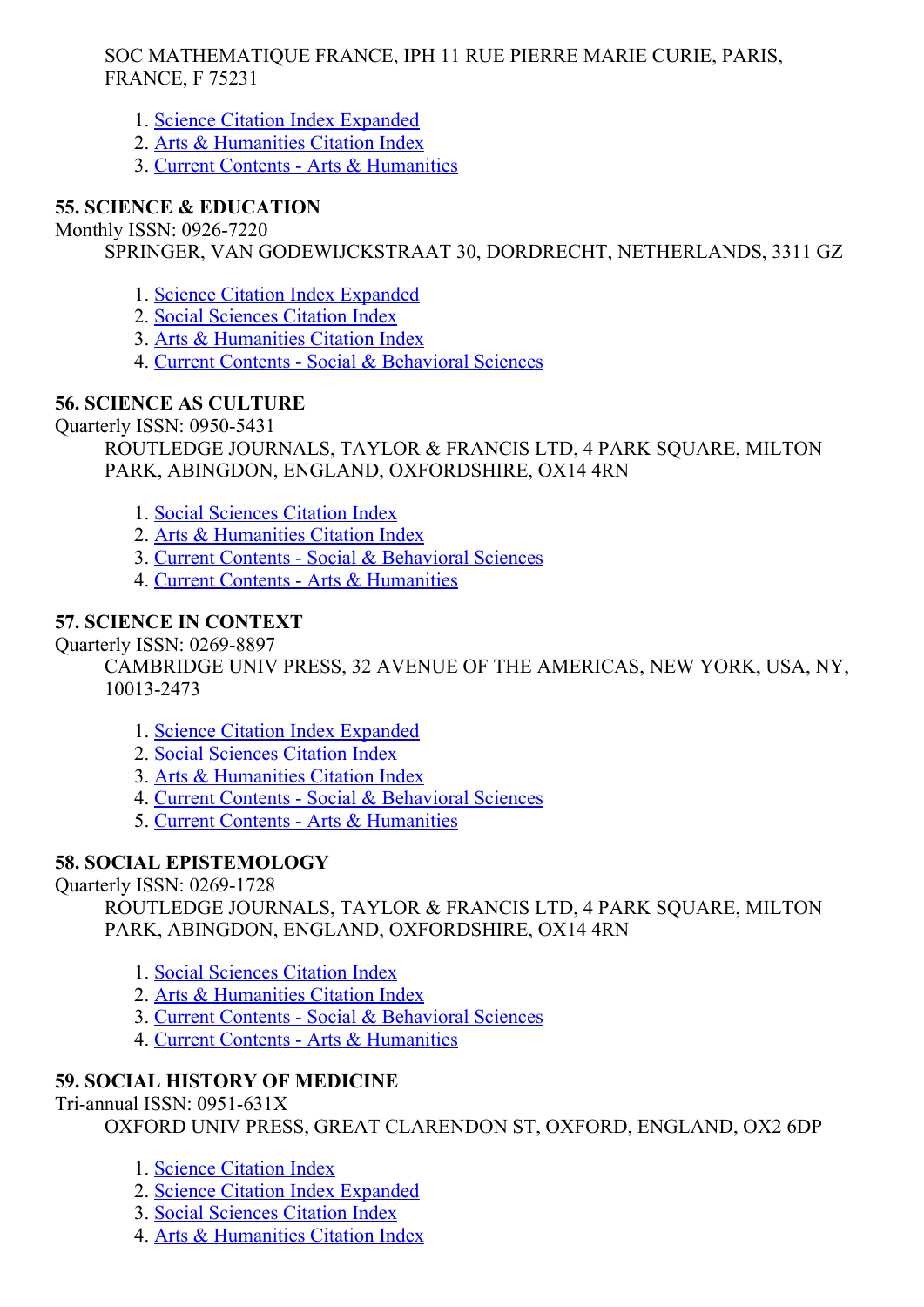5. Current Contents - Arts & [Humanities](http://thomsonreuters.com/current-contents-connect)

### 60. SOCIAL STUDIES OF SCIENCE

Bimonthly ISSN: 0306-3127

SAGE PUBLICATIONS LTD, 1 OLIVERS YARD, 55 CITY ROAD, LONDON, ENGLAND, EC1Y 1SP

- 1. Science [Citation](http://thomsonreuters.com/science-citation-index-expanded) Index
- 2. Science Citation Index [Expanded](http://thomsonreuters.com/science-citation-index-expanded)
- 3. Social [Sciences](http://thomsonreuters.com/social-sciences-citation-index) Citation Index
- 4. Arts & [Humanities](http://thomsonreuters.com/arts-humanities-citation-index) Citation Index
- 5. Current Contents Arts & [Humanities](http://thomsonreuters.com/current-contents-connect)

## 61. STUDIES IN HISTORY AND PHILOSOPHY OF MODERN PHYSICS

Quarterly ISSN: 13552198

ELSEVIER SCI LTD, THE BOULEVARD, LANGFORD LANE, KIDLINGTON, OXFORD, ENGLAND, OXON, OX5 1GB

- 1. Science Citation Index [Expanded](http://thomsonreuters.com/science-citation-index-expanded)
- 2. Arts & [Humanities](http://thomsonreuters.com/arts-humanities-citation-index) Citation Index
- 3. Current Contents Physical, [Chemical](http://thomsonreuters.com/current-contents-connect) & Earth Sciences
- 4. Current Contents Arts & [Humanities](http://thomsonreuters.com/current-contents-connect)

## 62. STUDIES IN HISTORY AND PHILOSOPHY OF SCIENCE

Ouarterly ISSN: 0039-3681

ELSEVIER SCI LTD, THE BOULEVARD, LANGFORD LANE, KIDLINGTON, OXFORD, ENGLAND, OXON, OX5 1GB

- 1. Science [Citation](http://thomsonreuters.com/science-citation-index-expanded) Index
- 2. Science Citation Index [Expanded](http://thomsonreuters.com/science-citation-index-expanded)
- 3. Social [Sciences](http://thomsonreuters.com/social-sciences-citation-index) Citation Index
- 4. Arts & [Humanities](http://thomsonreuters.com/arts-humanities-citation-index) Citation Index
- 5. Current Contents Arts & [Humanities](http://thomsonreuters.com/current-contents-connect)

# 63. SYNTHESE

Semimonthly ISSN: 0039-7857

SPRINGER, VAN GODEWIJCKSTRAAT 30, DORDRECHT, NETHERLANDS, 3311 GZ

- 1. Science [Citation](http://thomsonreuters.com/science-citation-index-expanded) Index
- 2. Science Citation Index [Expanded](http://thomsonreuters.com/science-citation-index-expanded)
- 3. Social [Sciences](http://thomsonreuters.com/social-sciences-citation-index) Citation Index
- 4. Arts & [Humanities](http://thomsonreuters.com/arts-humanities-citation-index) Citation Index
- 5. Current Contents Arts & [Humanities](http://thomsonreuters.com/current-contents-connect)

# 64. TECHNOLOGY AND CULTURE

Ouarterly ISSN:  $0040-165X$ 

JOHNS HOPKINS UNIV PRESS, JOURNALS PUBLISHING DIVISION, 2715 NORTH CHARLES ST, BALTIMORE, USA, MD, 21218-4363

- 1. Science Citation Index [Expanded](http://thomsonreuters.com/science-citation-index-expanded)
- 2. Social [Sciences](http://thomsonreuters.com/social-sciences-citation-index) Citation Index
- 3. Arts & [Humanities](http://thomsonreuters.com/arts-humanities-citation-index) Citation Index
- 4. Current Contents Arts & [Humanities](http://thomsonreuters.com/current-contents-connect)

# 65. THEORIAREVISTA DE TEORIA HISTORIA Y FUNDAMENTOS DE LA CIENCIA